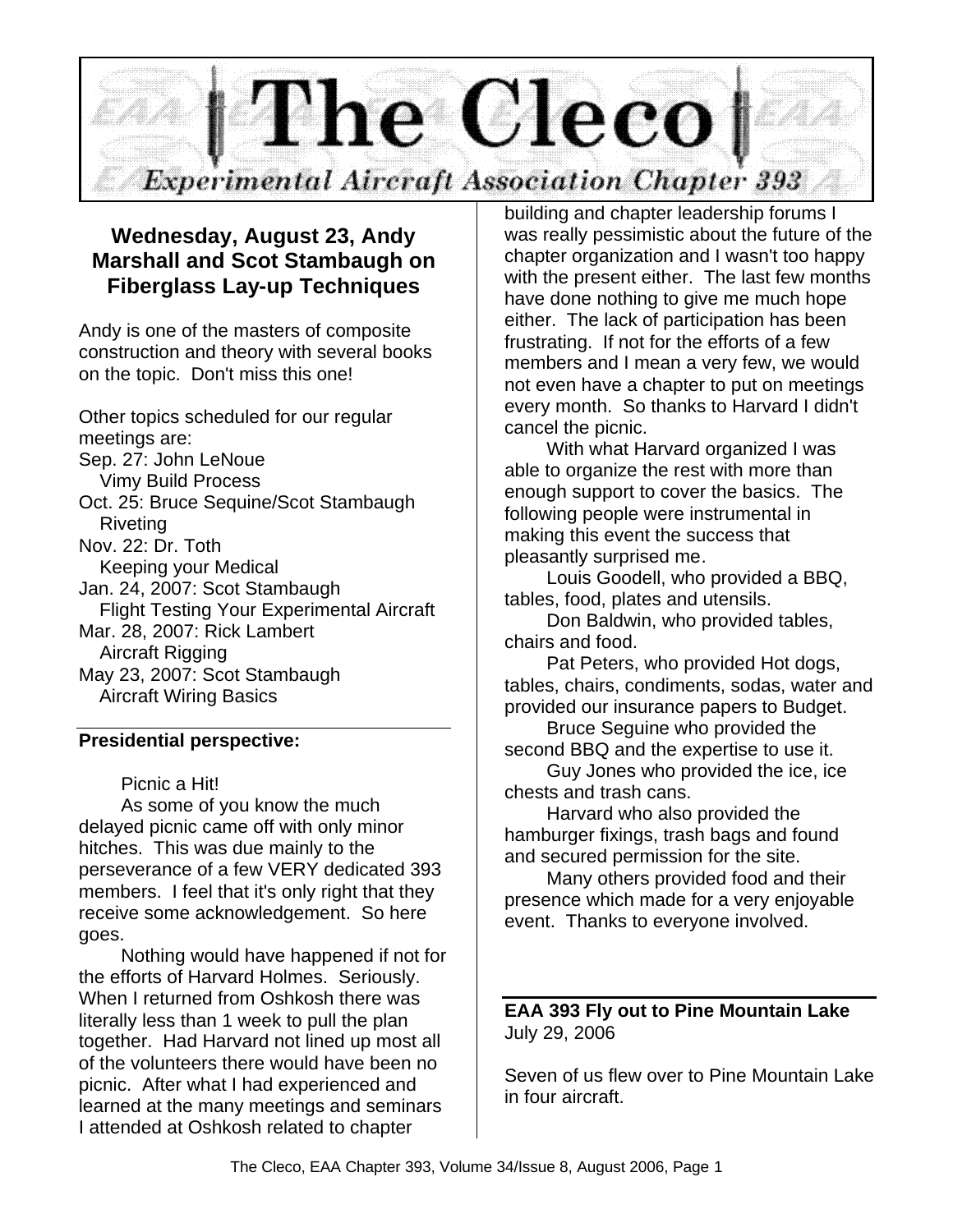

Fred and Vi Egli in their Lancair.



Bob Belshe in his Lancair with a friend.



Harvard Holmes in his classic Mooney with Phil Jenkins



Unfortunately, Harry Heckman went off the runway during his landing rollout and damaged his landing gear and propeller. Harry was not hurt. His plane was trailered back to CCR and he is pondering his next steps.

**EAA 393 Board Meeting** August 3, 2006

The meeting was cancelled as too many principals were out of town.

**Buchanan Field 60th Anniversary Open House** August 5, 2006

Doreen Stockdale from the Airport Managers office had solicited EAA's support at the open house, and the Chapter provided several aircraft for static display, we shared a booth with the Valley Pilots Flying Club, and we flew 96 Young Eagles using Pacific States Aviation as a base of operations.

The **Open House at Buchanan Field** was held on August 5, from 10 AM to 3 PM at the Transient Ramp near the Crowne Plaza Hotel. Attractions include static displays of aircraft, helicopters, aircraft under construction, information booths, a kid zone, a dunk tank, and live on-site transmissions by radio station KKDV at 92.1 Mhz.

We provided examples of amateur built aircraft, both finished and under construction, ranging from the simple to the complex. Ernst Freitag displayed his RV-8, Bob Rudolph displayed his Tailwind under construction, Bruce Milan displayed his beautiful bright red Qestair Venture, and there were others that I have failed to mention.

The FBOs had some aircraft on display that they use for training.

**Young Eagles Flights** August 5, 2006 Pacific States Aviation

There was lots of walk in traffic, thanks to the Open House put on by the airport. Yours truly flew 19 Young Eagles in 7 flights.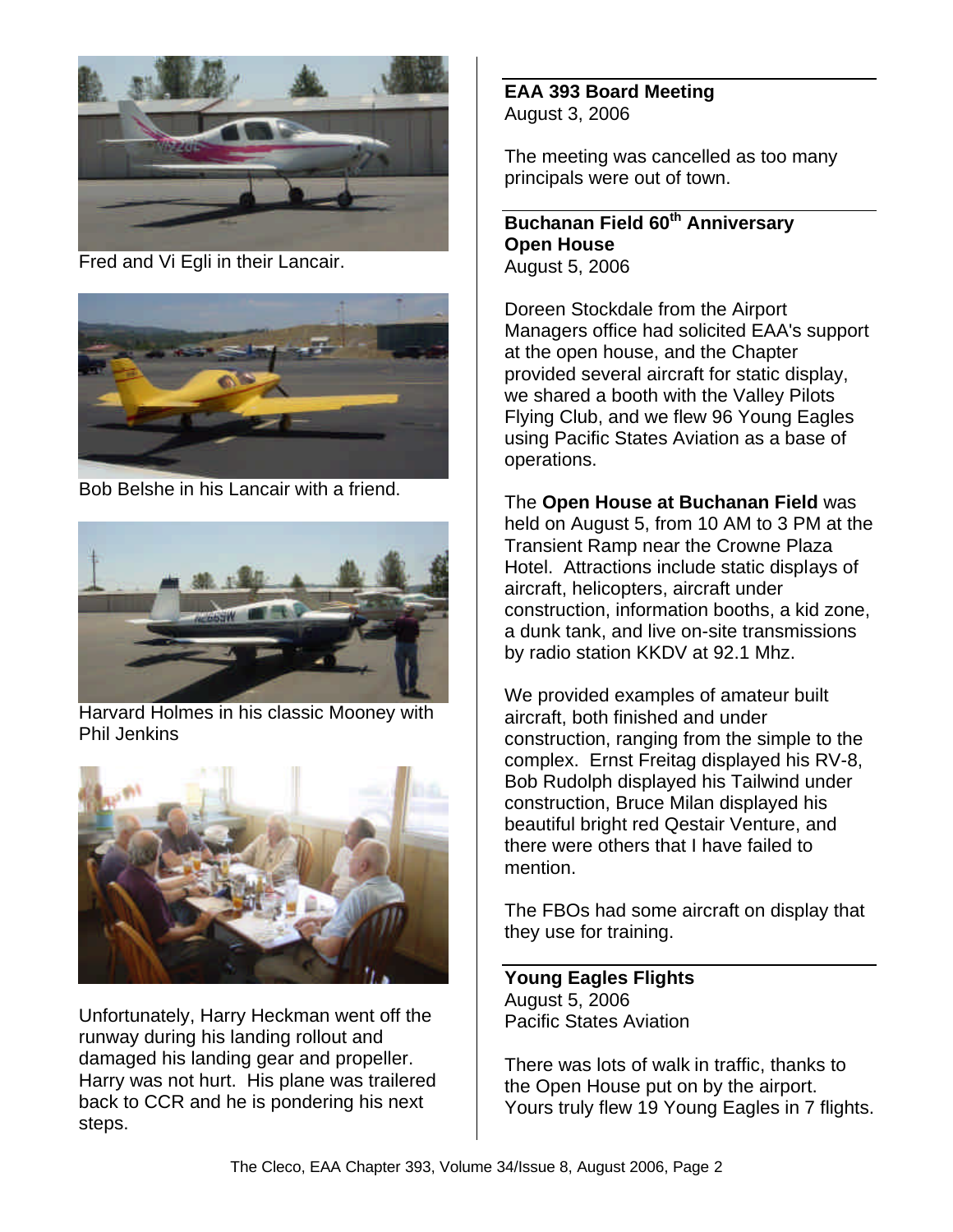

Pictures courtesy of Pat Peters. Thanks PSA for your support. Maureen (last photo) is the ex-owner of PSA and Pradeep is there too.

### **The Radar Screen**

Reno Air Races, September 13-17 http://www.airrace.org/

Buchanan Field (CCR) Master Plan Update, Thursday, September 28, 2006 at 7 p.m., Crown Plaza Hotel http://www.buchananfieldbyronairports.org/ccrMPupdates/ccrMasterPl anUpdates.htm

**The Experimental Aircraft Association Chapter 393 of Concord, CA** P.O. Box 272725 Concord, CA 94527-2725

Web page: http://www.eaa393.org/ Email: nle@eaa393.org (with a copy to webmaster@eaa393.org please)

Officers for 2006-2007 President: Ken McKenzie pres@eaa393.org 925 283 3119 Vice President: Scot Stambaugh veep@eaa393.org 925 962 0255 Secty/Treas Louis Goodell secty@eaa393.org 925 682 4198<br>ewsletter Ed. Bob Rudolph Newsletter Ed. (Acting Harvard Holmes) webmaster@eaa393.org 510 526 5347<br>Board Chairman Peter Degl'Innocent Peter Degl'Innocenti<br>925 756 6172  $\cosh$ @eaa393.org Tech. Counselor Rick Lambert tc@eaa393.org 925 689 3799 Young Eagles Pat Peters yec@eaa393.org 925 930 6447 Photographer Tom Howard photog@eaa393.org 925 933 6015<br>embership Bob Belshe Membership members@eaa393.org 925 376 7677<br>Webmaster Harvard Holmes Harvard Holmes webmaster@eaa393.org 510 526 5347